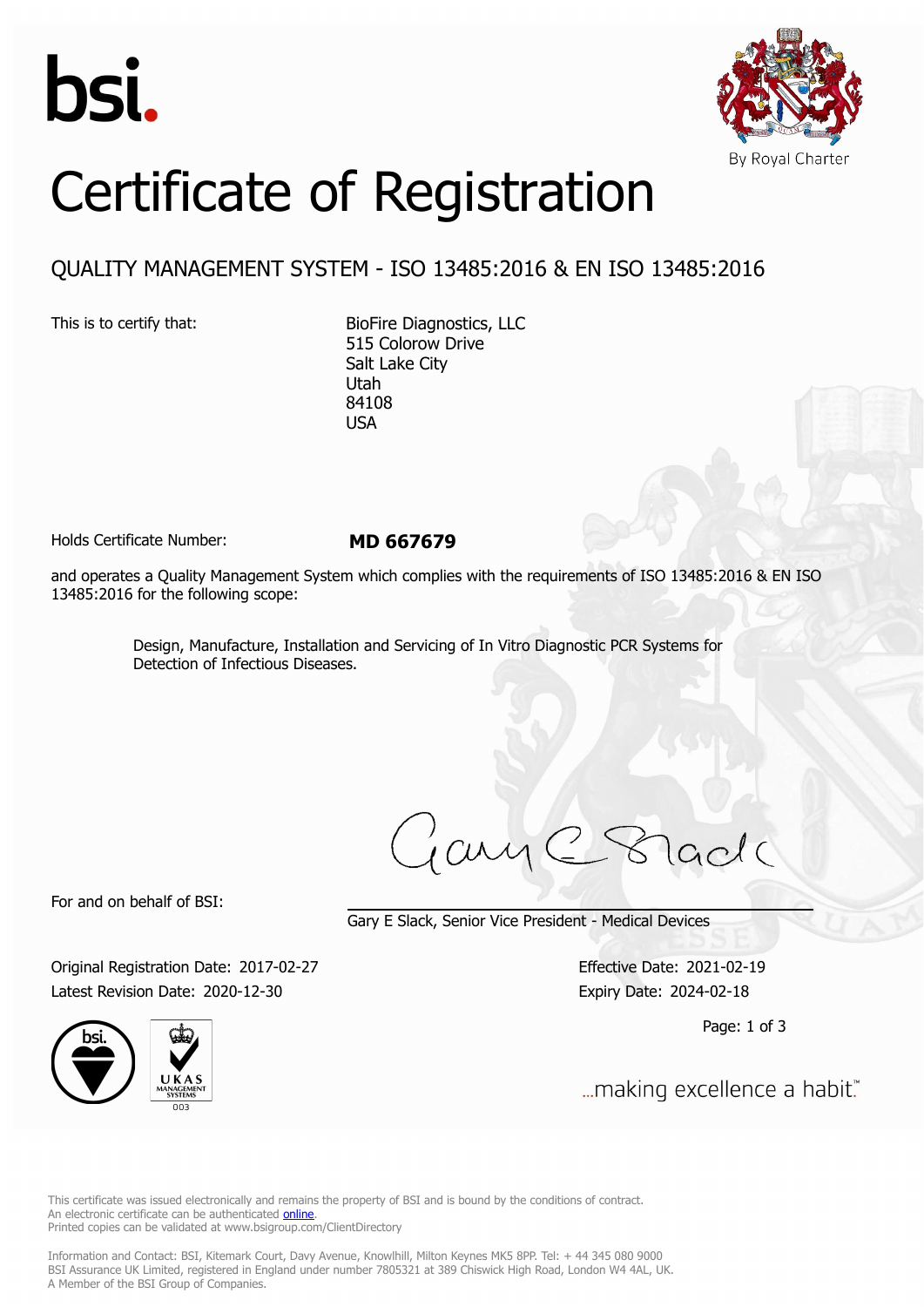## Certificate No: **MD 667679**

Location **Exercise 2018 Registered Activities** 

| Design and Manufacture of PCR Systems for the Detection of<br>Pathogens, Administration |
|-----------------------------------------------------------------------------------------|
| Reagent Production                                                                      |
| Distribution Warehouse                                                                  |
| Marketing, Customer Support                                                             |
| Administration                                                                          |
| Administration, Purchasing                                                              |
|                                                                                         |

Original Registration Date: 2017-02-27 Effective Date: 2021-02-19 Latest Revision Date: 2020-12-30 Expiry Date: 2024-02-18

Page: 2 of 3

This certificate was issued electronically and remains the property of BSI and is bound by the conditions of contract. An electronic certificate can be authenticated **[online](https://pgplus.bsigroup.com/CertificateValidation/CertificateValidator.aspx?CertificateNumber=MD+667679&ReIssueDate=30%2f12%2f2020&Template=uk)**. Printed copies can be validated at www.bsigroup.com/ClientDirectory

Information and Contact: BSI, Kitemark Court, Davy Avenue, Knowlhill, Milton Keynes MK5 8PP. Tel: + 44 345 080 9000 BSI Assurance UK Limited, registered in England under number 7805321 at 389 Chiswick High Road, London W4 4AL, UK. A Member of the BSI Group of Companies.